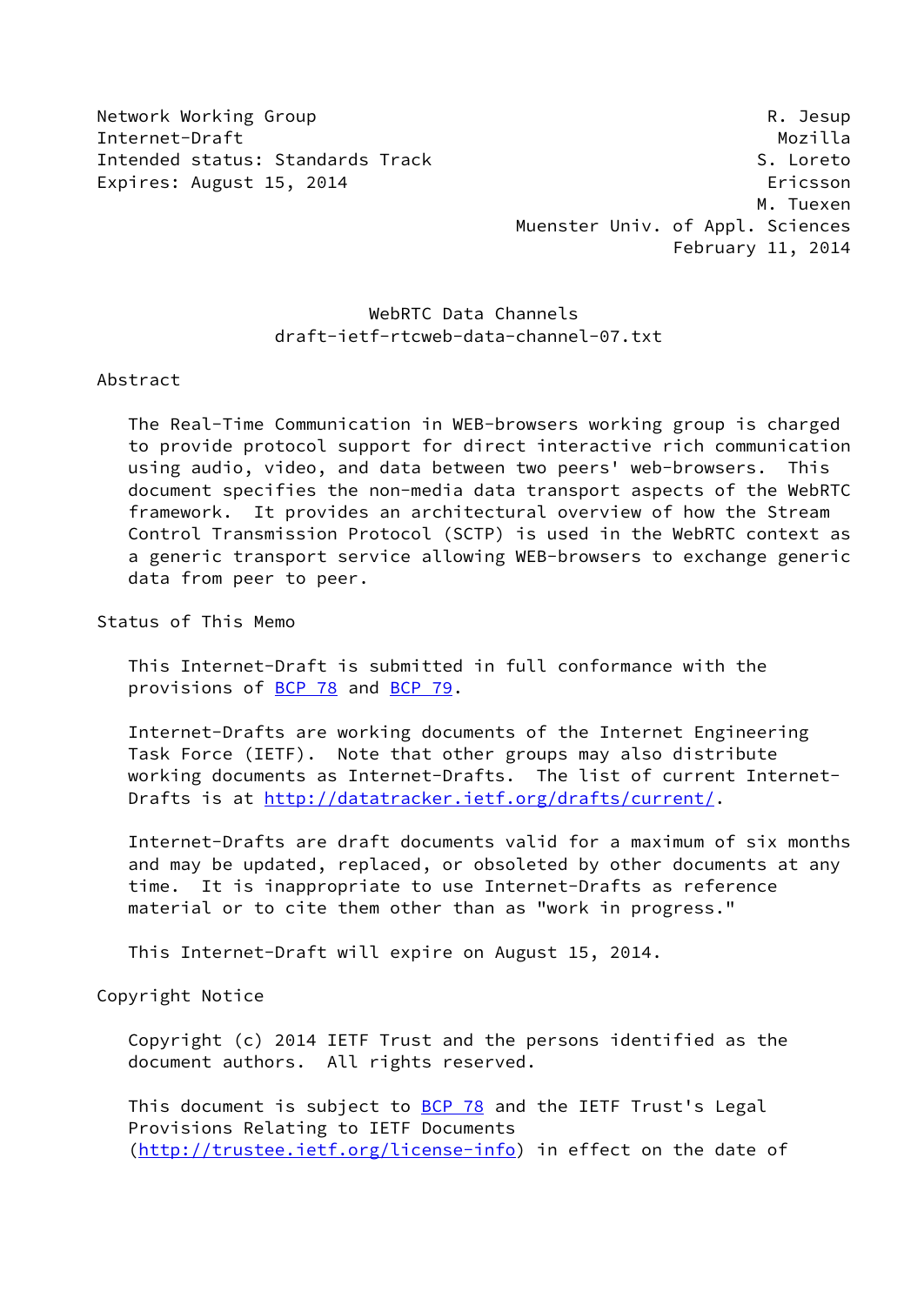<span id="page-1-1"></span>Internet-Draft WebRTC Data Channels February 2014

 publication of this document. Please review these documents carefully, as they describe your rights and restrictions with respect to this document. Code Components extracted from this document must include Simplified BSD License text as described in Section 4.e of the Trust Legal Provisions and are provided without warranty as described in the Simplified BSD License.

Table of Contents

|                  |                                                                                                                                                                                                                                                                                                                                                                                                                                                                                                               |  |  |  |  | $\overline{2}$  |
|------------------|---------------------------------------------------------------------------------------------------------------------------------------------------------------------------------------------------------------------------------------------------------------------------------------------------------------------------------------------------------------------------------------------------------------------------------------------------------------------------------------------------------------|--|--|--|--|-----------------|
| $\overline{2}$ . |                                                                                                                                                                                                                                                                                                                                                                                                                                                                                                               |  |  |  |  | $\overline{3}$  |
| 3.               |                                                                                                                                                                                                                                                                                                                                                                                                                                                                                                               |  |  |  |  | $\overline{3}$  |
| 3.1.             | Use Cases for Unreliable Data Channels                                                                                                                                                                                                                                                                                                                                                                                                                                                                        |  |  |  |  | $\overline{3}$  |
|                  | $3.2$ . Use Cases for Reliable Data Channels                                                                                                                                                                                                                                                                                                                                                                                                                                                                  |  |  |  |  | $\overline{4}$  |
| 4.               |                                                                                                                                                                                                                                                                                                                                                                                                                                                                                                               |  |  |  |  | $\overline{4}$  |
| $\overline{5}$ . | SCTP over DTLS over UDP Considerations                                                                                                                                                                                                                                                                                                                                                                                                                                                                        |  |  |  |  | $\overline{5}$  |
| 6.               |                                                                                                                                                                                                                                                                                                                                                                                                                                                                                                               |  |  |  |  | $\underline{8}$ |
| 6.1.             | SCTP Protocol Considerations                                                                                                                                                                                                                                                                                                                                                                                                                                                                                  |  |  |  |  | $\underline{8}$ |
| 6.2.             |                                                                                                                                                                                                                                                                                                                                                                                                                                                                                                               |  |  |  |  | 9               |
|                  |                                                                                                                                                                                                                                                                                                                                                                                                                                                                                                               |  |  |  |  | 9               |
| 6.4.             |                                                                                                                                                                                                                                                                                                                                                                                                                                                                                                               |  |  |  |  | 9               |
| 6.5.             |                                                                                                                                                                                                                                                                                                                                                                                                                                                                                                               |  |  |  |  | 10              |
| 6.6.             | Transferring User Data on a Channel                                                                                                                                                                                                                                                                                                                                                                                                                                                                           |  |  |  |  | 10              |
| 6.7.             |                                                                                                                                                                                                                                                                                                                                                                                                                                                                                                               |  |  |  |  | 11              |
| 7.               |                                                                                                                                                                                                                                                                                                                                                                                                                                                                                                               |  |  |  |  | 11              |
| 8.               |                                                                                                                                                                                                                                                                                                                                                                                                                                                                                                               |  |  |  |  | 11              |
| 9.               |                                                                                                                                                                                                                                                                                                                                                                                                                                                                                                               |  |  |  |  | 12              |
|                  |                                                                                                                                                                                                                                                                                                                                                                                                                                                                                                               |  |  |  |  | 12              |
| 10.1.            |                                                                                                                                                                                                                                                                                                                                                                                                                                                                                                               |  |  |  |  | 12              |
| 10.2.            | Informative References                                                                                                                                                                                                                                                                                                                                                                                                                                                                                        |  |  |  |  | 14              |
|                  | Authors' Addresses<br>$\mathbf{r}^{\mathsf{T}} \cdot \mathbf{r}^{\mathsf{T}} \cdot \mathbf{r}^{\mathsf{T}} \cdot \mathbf{r}^{\mathsf{T}} \cdot \mathbf{r}^{\mathsf{T}} \cdot \mathbf{r}^{\mathsf{T}} \cdot \mathbf{r}^{\mathsf{T}} \cdot \mathbf{r}^{\mathsf{T}} \cdot \mathbf{r}^{\mathsf{T}} \cdot \mathbf{r}^{\mathsf{T}} \cdot \mathbf{r}^{\mathsf{T}} \cdot \mathbf{r}^{\mathsf{T}} \cdot \mathbf{r}^{\mathsf{T}} \cdot \mathbf{r}^{\mathsf{T}} \cdot \mathbf{r}^{\mathsf{T}} \cdot \mathbf{r}^{\mathsf$ |  |  |  |  | 14              |

#### <span id="page-1-0"></span>[1](#page-1-0). Introduction

 Non-media data types in the context of WebRTC are handled by using SCTP [\[RFC4960](https://datatracker.ietf.org/doc/pdf/rfc4960)] encapsulated in DTLS [\[RFC6347](https://datatracker.ietf.org/doc/pdf/rfc6347)].

 +----------+ | SCTP | +----------+ | DTLS | +----------+ | ICE/UDP |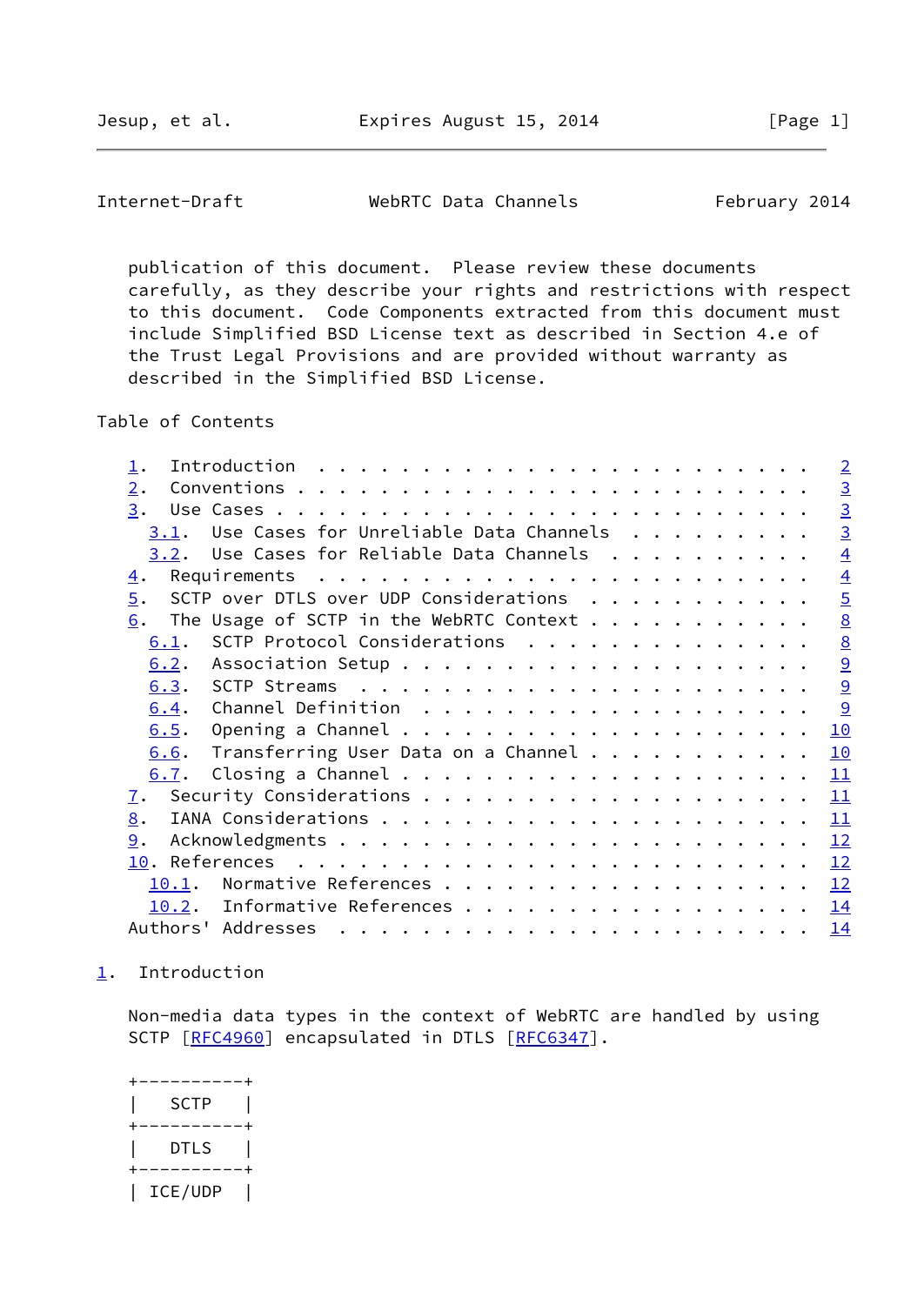# Figure 1: Basic stack diagram

Jesup, et al. **Expires August 15, 2014** [Page 2]

<span id="page-2-1"></span>Internet-Draft WebRTC Data Channels February 2014

 The encapsulation of SCTP over DTLS (see [\[I-D.ietf-tsvwg-sctp-dtls-encaps](#page-14-1)]) over ICE/UDP (see [\[RFC5245](https://datatracker.ietf.org/doc/pdf/rfc5245)]) provides a NAT traversal solution together with confidentiality, source authentication, and integrity protected transfers. This data transport service operates in parallel to the media transports, and all of them can eventually share a single transport-layer port number.

SCTP as specified in [\[RFC4960](https://datatracker.ietf.org/doc/pdf/rfc4960)] with the partial reliability extension defined in [[RFC3758\]](https://datatracker.ietf.org/doc/pdf/rfc3758) provides multiple streams natively with reliable, and partially-reliable delivery modes for user messages. Using the reconfiguration extension defined in [\[RFC6525](https://datatracker.ietf.org/doc/pdf/rfc6525)] allows to increase the number of streams during the lifetime of an SCTP association and to reset individual SCTP streams.

The remainder of this document is organized as follows: [Section 3](#page-2-2) and [Section 4](#page-3-2) provide use cases and requirements for both unreliable and reliable peer to peer data channels; [Section 5](#page-5-0) arguments SCTP over DTLS over UDP; [Section 6](#page-8-0) provides the specification of how SCTP should be used by the WebRTC protocol framework for transporting non media data between WEB-browsers.

<span id="page-2-0"></span>[2](#page-2-0). Conventions

 The key words "MUST", "MUST NOT", "REQUIRED", "SHALL", "SHALL NOT", "SHOULD", "SHOULD NOT", "RECOMMENDED", "MAY", and "OPTIONAL" in this document are to be interpreted as described in [\[RFC2119](https://datatracker.ietf.org/doc/pdf/rfc2119)].

<span id="page-2-2"></span>[3](#page-2-2). Use Cases

 This section defined use cases specific to data channels. For general use cases see [[I-D.ietf-rtcweb-use-cases-and-requirements\]](#page-15-1).

<span id="page-2-3"></span>[3.1](#page-2-3). Use Cases for Unreliable Data Channels

U-C 1: A real-time game where position and object state information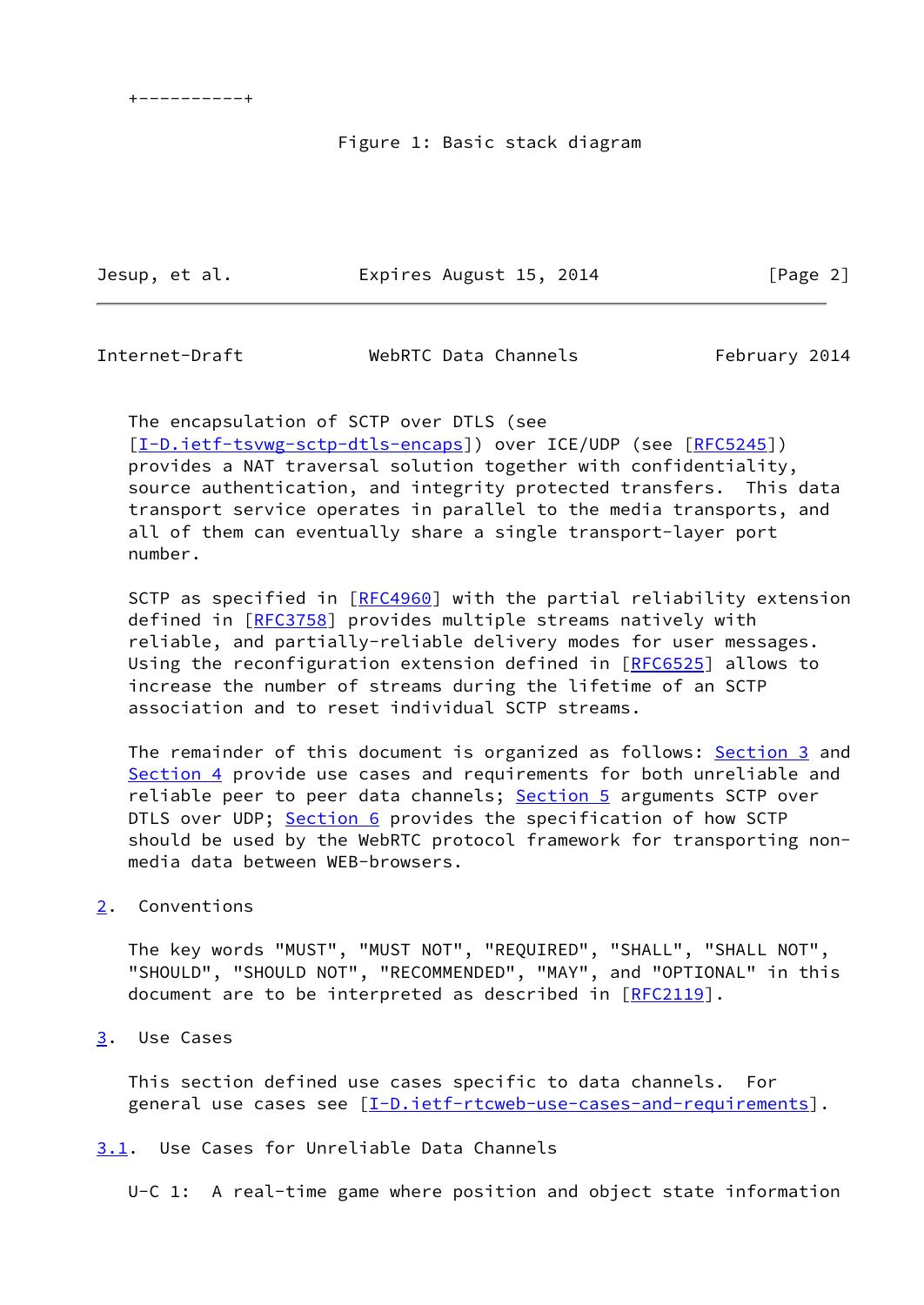is sent via one or more unreliable data channels. Note that at any time there may be no media channels, or all media channels may be inactive, and that there may also be reliable data channels in use.

 U-C 2: Providing non-critical information to a user about the reason for a state update in a video chat or conference, such as mute state.

Jesup, et al. **Expires August 15, 2014** [Page 3]

<span id="page-3-1"></span>Internet-Draft WebRTC Data Channels February 2014

<span id="page-3-0"></span>[3.2](#page-3-0). Use Cases for Reliable Data Channels

- U-C 3: A real-time game where critical state information needs to be transferred, such as control information. Such a game may have no media channels, or they may be inactive at any given time, or may only be added due to in-game actions.
- U-C 4: Non-realtime file transfers between people chatting. Note that this may involve a large number of files to transfer sequentially or in parallel, such as when sharing a folder of images or a directory of files.
- U-C 5: Realtime text chat during an audio and/or video call with an individual or with multiple people in a conference.
- U-C 6: Renegotiation of the configuration of the PeerConnection.
- U-C 7: Proxy browsing, where a browser uses data channels of a PeerConnection to send and receive HTTP/HTTPS requests and data, for example to avoid local Internet filtering or monitoring.
- <span id="page-3-2"></span>[4](#page-3-2). Requirements

 This section lists the requirements for P2P data channels between two browsers.

 Req. 1: Multiple simultaneous data channels MUST be supported. Note that there may 0 or more media streams in parallel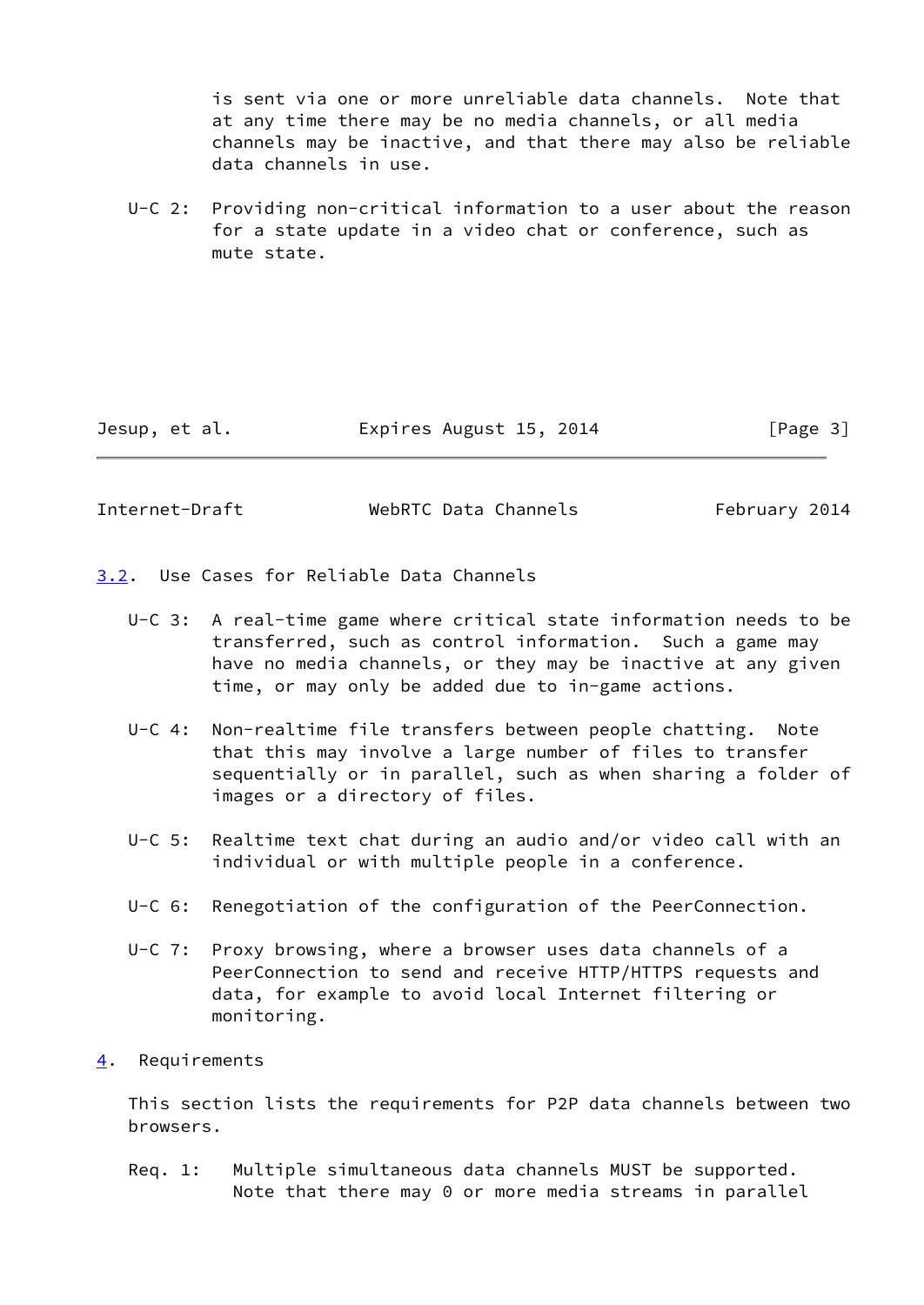with the data channels in the same PeerConnection, and the number and state (active/inactive) of these media streams may change at any time.

- Req. 2: Both reliable and unreliable data channels MUST be supported.
- Req. 3: Data channels of a PeerConnection MUST be congestion controlled; either individually, as a class, or in conjunction with the media streams of the PeerConnection, to ensure that data channels don't cause congestion problems for these media streams, and that the WebRTC PeerConnection as a whole is fair with competing traffic such as TCP.
- Req. 4: The application SHOULD be able to provide guidance as to the relative priority of each data channel relative to each other, and relative to the media streams. This will interact with the congestion control algorithms.

| Jesup, et al. | Expires August 15, 2014 | [Page 4] |
|---------------|-------------------------|----------|
|---------------|-------------------------|----------|

<span id="page-4-0"></span>Internet-Draft WebRTC Data Channels February 2014

- Req. 5: Data channels MUST be secured; allowing for confidentiality, integrity and source authentication. See [[I-D.ietf-rtcweb-security\]](#page-14-2) and [[I-D.ietf-rtcweb-security-arch\]](#page-14-3) for detailed info.
- Req. 6: Data channels MUST provide message fragmentation support such that IP-layer fragmentation can be avoided no matter how large a message the JavaScript application passes to be sent. It also MUST ensure that large data channel transfers don't unduly delay traffic on other data channels.
- Req. 7: The data channel transport protocol MUST NOT encode local IP addresses inside its protocol fields; doing so reveals potentially private information, and leads to failure if the address is depended upon.
- Req. 8: The data channel transport protocol SHOULD support unbounded-length "messages" (i.e., a virtual socket stream) at the application layer, for such things as image-file transfer; Implementations might enforce a reasonable message size limit.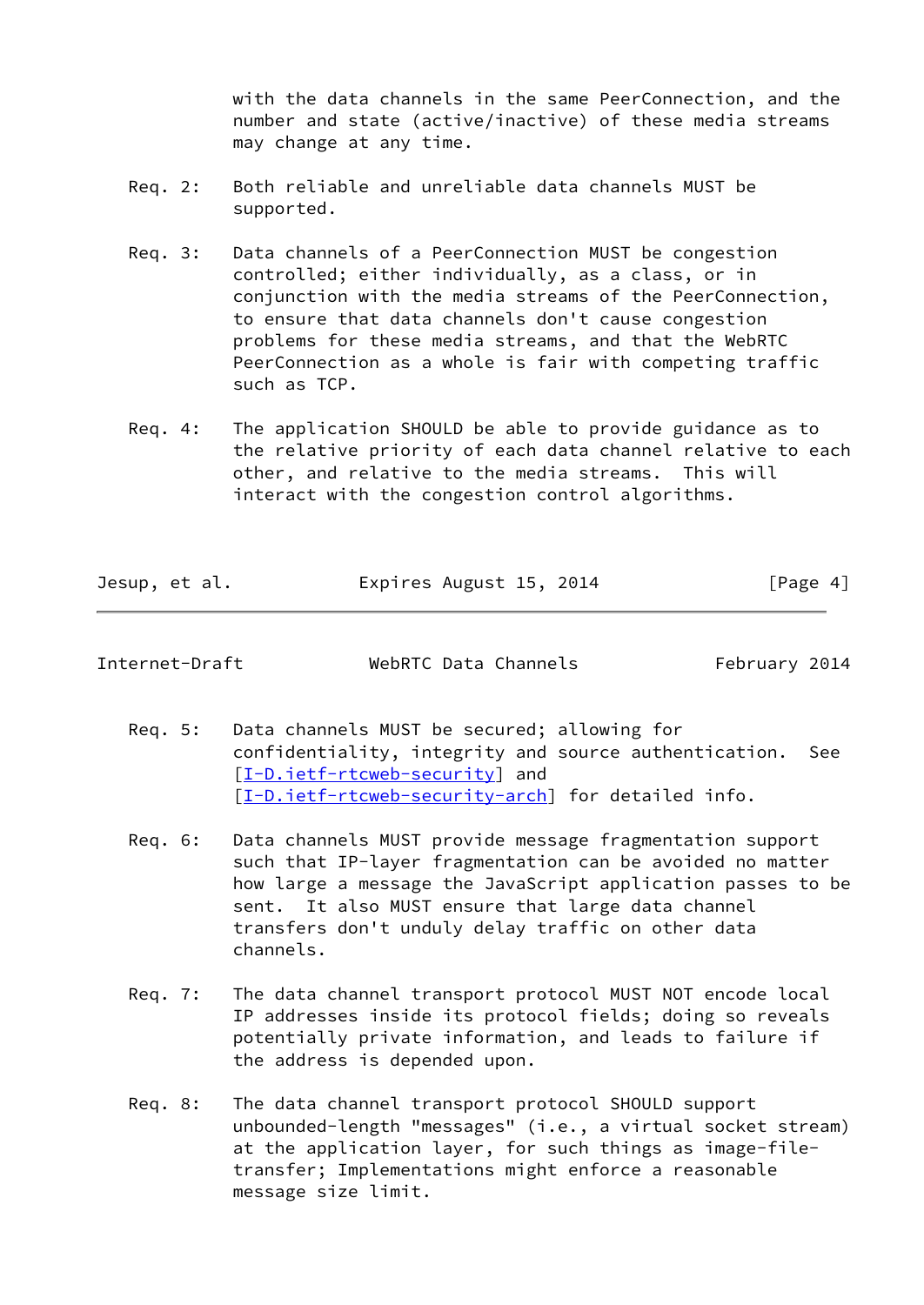- Req. 9: The data channel transport protocol SHOULD avoid IP fragmentation. It MUST support PMTU (Path MTU) discovery and MUST NOT rely on ICMP or ICMPv6 being generated or being passed back, especially for PMTU discovery.
- Req. 10: It MUST be possible to implement the protocol stack in the user application space.
- <span id="page-5-0"></span>[5](#page-5-0). SCTP over DTLS over UDP Considerations

The important features of SCTP in the WebRTC context are:

- o Usage of a TCP-friendly congestion control.
- o The congestion control is modifiable for integration with media stream congestion control.
- o Support of multiple unidirectional streams, each providing its own notion of ordered message delivery.
- o Support of ordered and out-of-order message delivery.
- o Supporting arbitrary large user message by providing fragmentation and reassembly.

| Expires August 15, 2014<br>Jesup, et al. | [Page 5] |  |
|------------------------------------------|----------|--|
|------------------------------------------|----------|--|

| Internet-Draft | WebRTC Data Channels | February 2014 |
|----------------|----------------------|---------------|
|----------------|----------------------|---------------|

o Support of PMTU-discovery.

o Support of reliable or partially reliable message transport.

 SCTP multihoming will not be used in WebRTC. The SCTP layer will simply act as if it were running on a single-homed host, since that is the abstraction that the lower layer (a connection oriented, unreliable datagram service) exposes.

 The encapsulation of SCTP over DTLS defined in [\[I-D.ietf-tsvwg-sctp-dtls-encaps](#page-14-1)] provides confidentiality, source authenticated, and integrity protected transfers. Using DTLS over UDP in combination with ICE enables middlebox traversal in IPv4 and IPv6 based networks. SCTP as specified in [[RFC4960\]](https://datatracker.ietf.org/doc/pdf/rfc4960) MUST be used in combination with the extension defined in [[RFC3758](https://datatracker.ietf.org/doc/pdf/rfc3758)] and provides the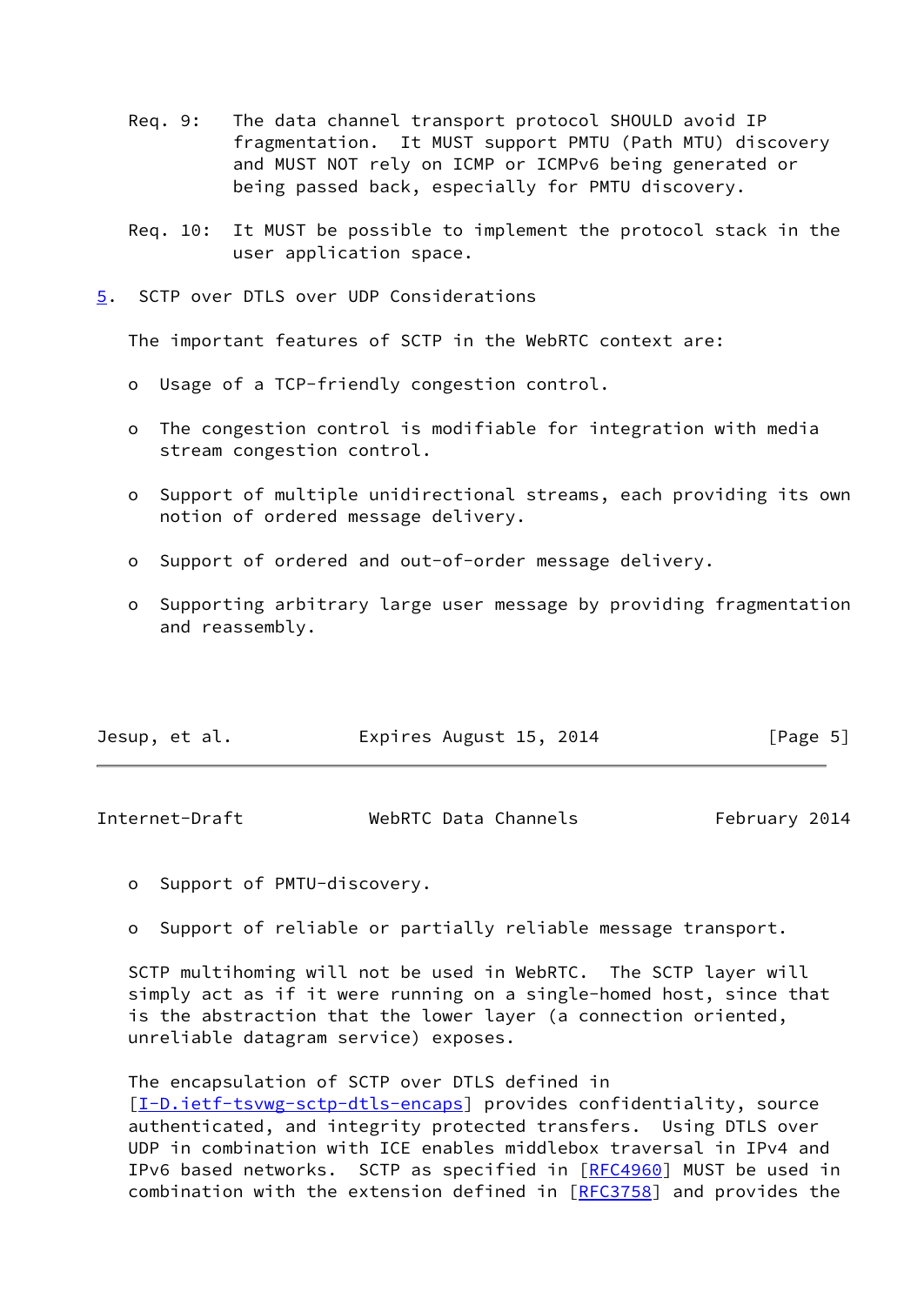following interesting features for transporting non-media data between browsers:

- o Support of multiple unidirectional streams.
- o Ordered and unordered delivery of user messages.
- o Reliable and partial-reliable transport of user messages.

 Each SCTP user message contains a so called Payload Protocol Identifier (PPID) that is passed to SCTP by its upper layer and sent to its peer. This value can be used to multiplex multiple protocols over a single SCTP association. The sender provides for each protocol a specific PPID and the receiver can demultiplex the messages based on the received PPID. The PPID is used to distinguish UTF-8 encoded user data and binary encoded userdata. The Data Channel Establishment Protocol defined in [\[I-D.ietf-rtcweb-data-protocol](#page-14-4)] uses also a specific PPID to be distinguished from user data.

 The encapsulation of SCTP over DTLS, together with the SCTP features listed above satisfies all the requirements listed in [Section 4.](#page-3-2)

 The layering of protocols for WebRTC is shown in the following Figure 2.

Jesup, et al. Expires August 15, 2014 [Page 6]

Internet-Draft WebRTC Data Channels February 2014

|  |  | WEBRTC <br>DATA    |
|--|--|--------------------|
|  |  | SCTP               |
|  |  | STUN   SRTP   DTLS |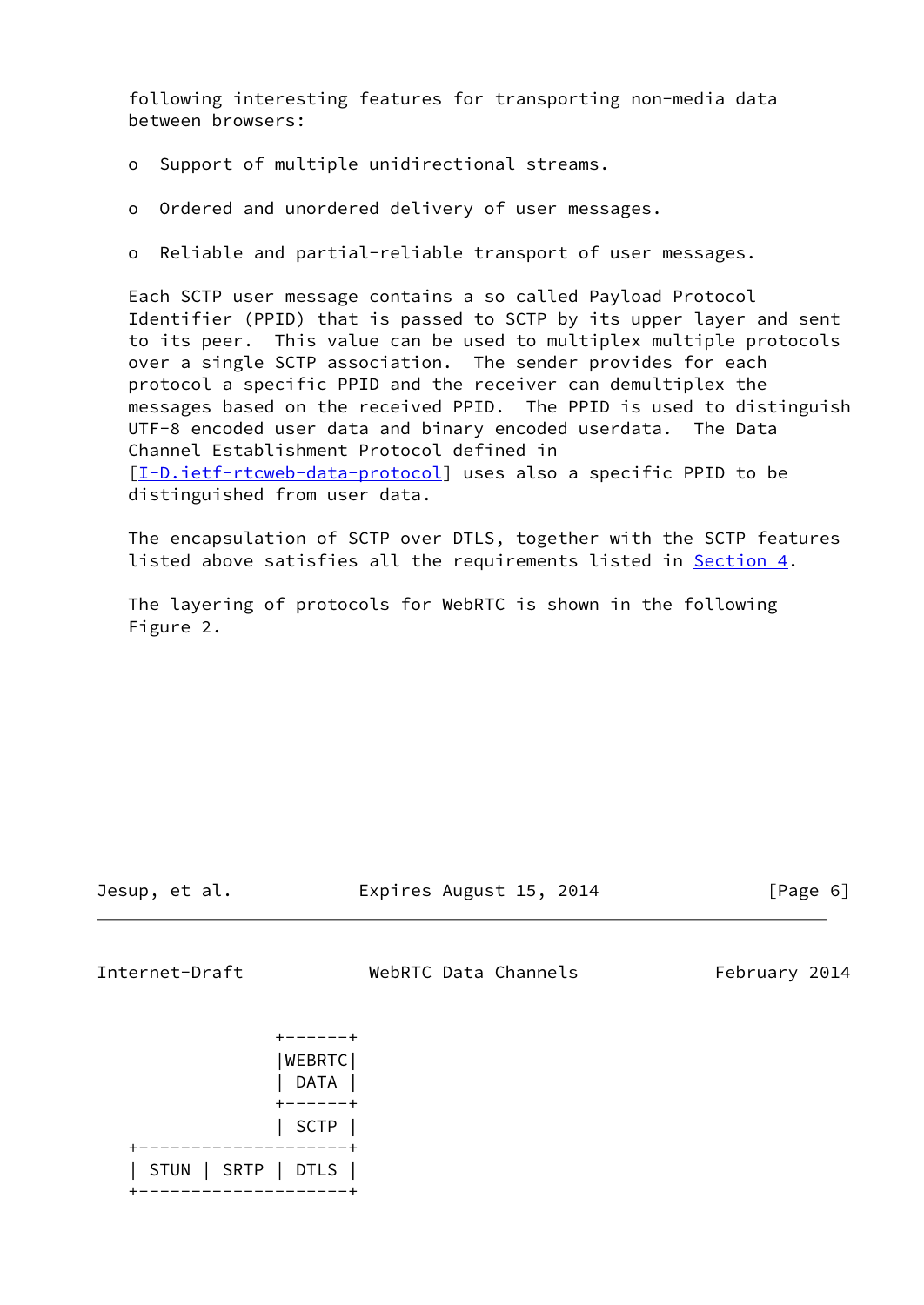|                       | - I C.E |             |
|-----------------------|---------|-------------|
| +-------------------- |         |             |
|                       |         | UDP1   UDP2 |
| +------------------   |         |             |

Figure 2: WebRTC protocol layers

 This stack (especially in contrast to DTLS over SCTP [\[RFC6083](https://datatracker.ietf.org/doc/pdf/rfc6083)] in combination with SCTP over UDP [\[RFC6951](https://datatracker.ietf.org/doc/pdf/rfc6951)]) has been chosen because it

- o supports the transmission of arbitrary large user messages.
- o shares the DTLS connection with the media channels of the PeerConnection.
- o provides privacy for the SCTP control information.

 Considering the protocol stack of Figure 2 the usage of DTLS over UDP is specified in [\[RFC6347](https://datatracker.ietf.org/doc/pdf/rfc6347)], while the usage of SCTP on top of DTLS is specified in [\[I-D.ietf-tsvwg-sctp-dtls-encaps](#page-14-1)]. Please note that the demultiplexing STUN vs. SRTP vs. DTLS is done as described in Section [5.1.2 of \[RFC5764\]](https://datatracker.ietf.org/doc/pdf/rfc5764#section-5.1.2) and SCTP is the only payload of DTLS.

 Since DTLS is typically implemented in user-land, the SCTP stack also needs to be a user-land stack.

 When using DTLS as the lower layer, only single homed SCTP associations MUST be used, since DTLS does not expose any address management to its upper layer. The ICE/UDP layer can handle IP address changes during a session without needing to notify the DTLS and SCTP layers, though it would be advantageous to retest Path MTU on an IP address change.

 DTLS implementations used for this stack SHOULD support controlling fields of the IP layer like the Don't Fragment (DF)-bit in case of IPv4 and the Differentiated Services Code Point (DSCP) field required for supporting  $[I-D.iett-rtcweb-qos]$ . Being able to set the  $(DF)-bit$  in case of IPv4 is required for performing path MTU discovery. The DTLS implementation SHOULD also support sending user messages exceeding the Path MTU.

| Jesup, et al. | Expires August 15, 2014 | [Page 7] |
|---------------|-------------------------|----------|
|---------------|-------------------------|----------|

<span id="page-7-0"></span>Internet-Draft WebRTC Data Channels February 2014

Incoming ICMP or ICMPv6 messages can't be processed by the SCTP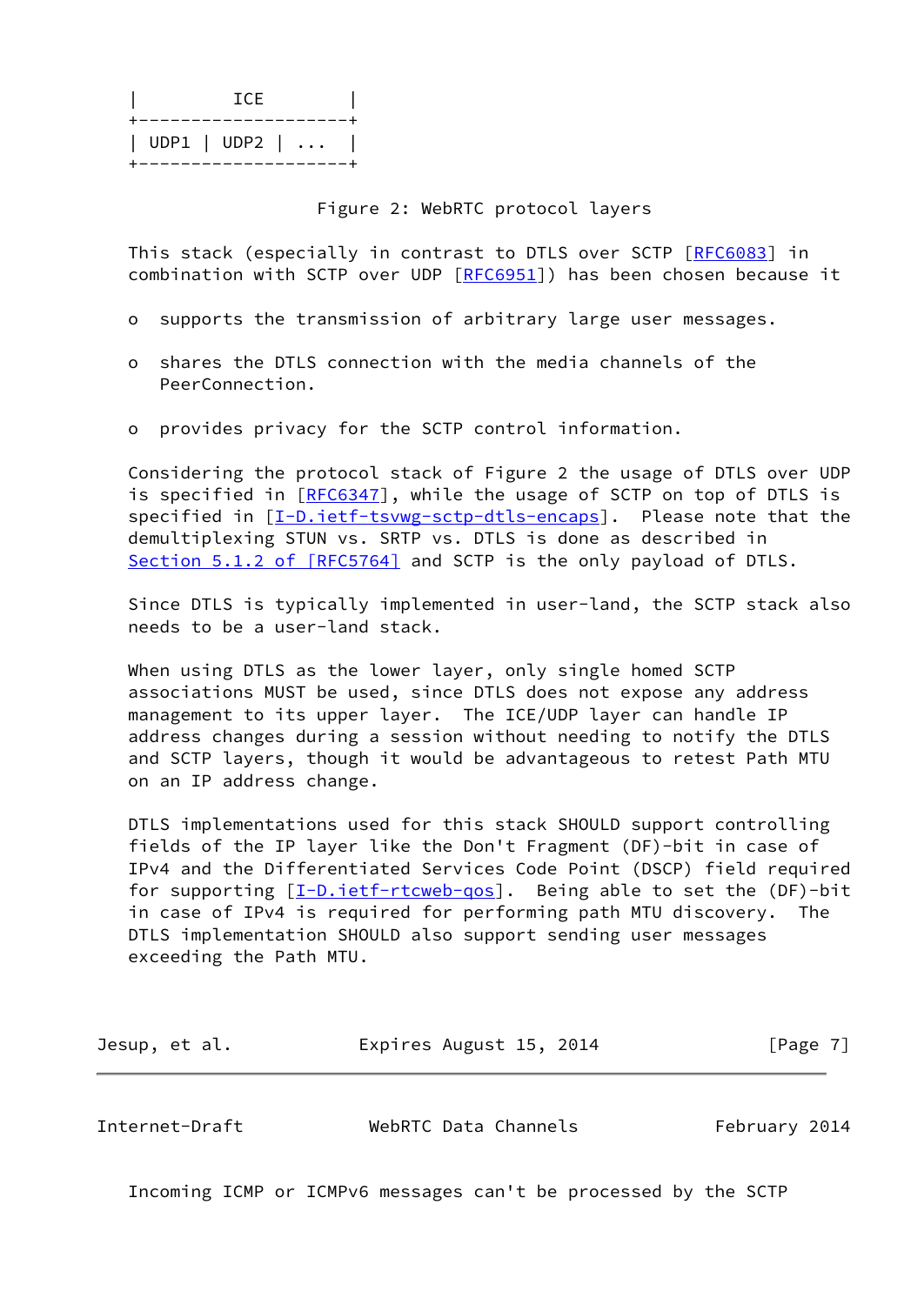layer, since there is no way to identify the corresponding association. Therefore SCTP MUST support performing Path MTU discovery without relying on ICMP or ICMPv6 as specified in [\[RFC4821](https://datatracker.ietf.org/doc/pdf/rfc4821)] using probing messages specified in [\[RFC4820](https://datatracker.ietf.org/doc/pdf/rfc4820)]. The initial Path MTU at the IP layer MUST NOT exceed 1200 bytes for IPv4 and 1280 for IPv6.

 In general, the lower layer interface of an SCTP implementation SHOULD be adapted to address the differences between IPv4 and IPv6 (being connection-less) or DTLS (being connection-oriented).

 When protocol stack of Figure 2 is used, DTLS protects the complete SCTP packet, so it provides confidentiality, integrity and source authentication of the complete SCTP packet.

 This SCTP stack and its upper layer MUST support the usage of multiple SCTP streams. A user message can be sent ordered or unordered and with partial or full reliability. The partial reliability extension MUST support policies to limit

- o the transmission and retransmission by time.
- o the number of retransmissions.

 Limiting the number of retransmissions to zero combined with unordered delivery provides a UDP-like service where each user message is sent exactly once and delivered in the order received.

 SCTP provides congestion control on a per-association base. This means that all SCTP streams within a single SCTP association share the same congestion window. Traffic not being sent over SCTP is not covered by the SCTP congestion control. Using a congestion control different from the standard one might improve the impact on the parallel SRTP media streams. Since SCTP does not support the negotiation of a congestion control algorithm yet, alternate congestion controls SHOULD either only require a different sender side behavior using existing information carried in the association or need also specify a negotiation of of a congestion control algorithm.

- <span id="page-8-0"></span>[6](#page-8-0). The Usage of SCTP in the WebRTC Context
- <span id="page-8-1"></span>[6.1](#page-8-1). SCTP Protocol Considerations

 The DTLS encapsulation of SCTP packets as described in [\[I-D.ietf-tsvwg-sctp-dtls-encaps](#page-14-1)] MUST be used.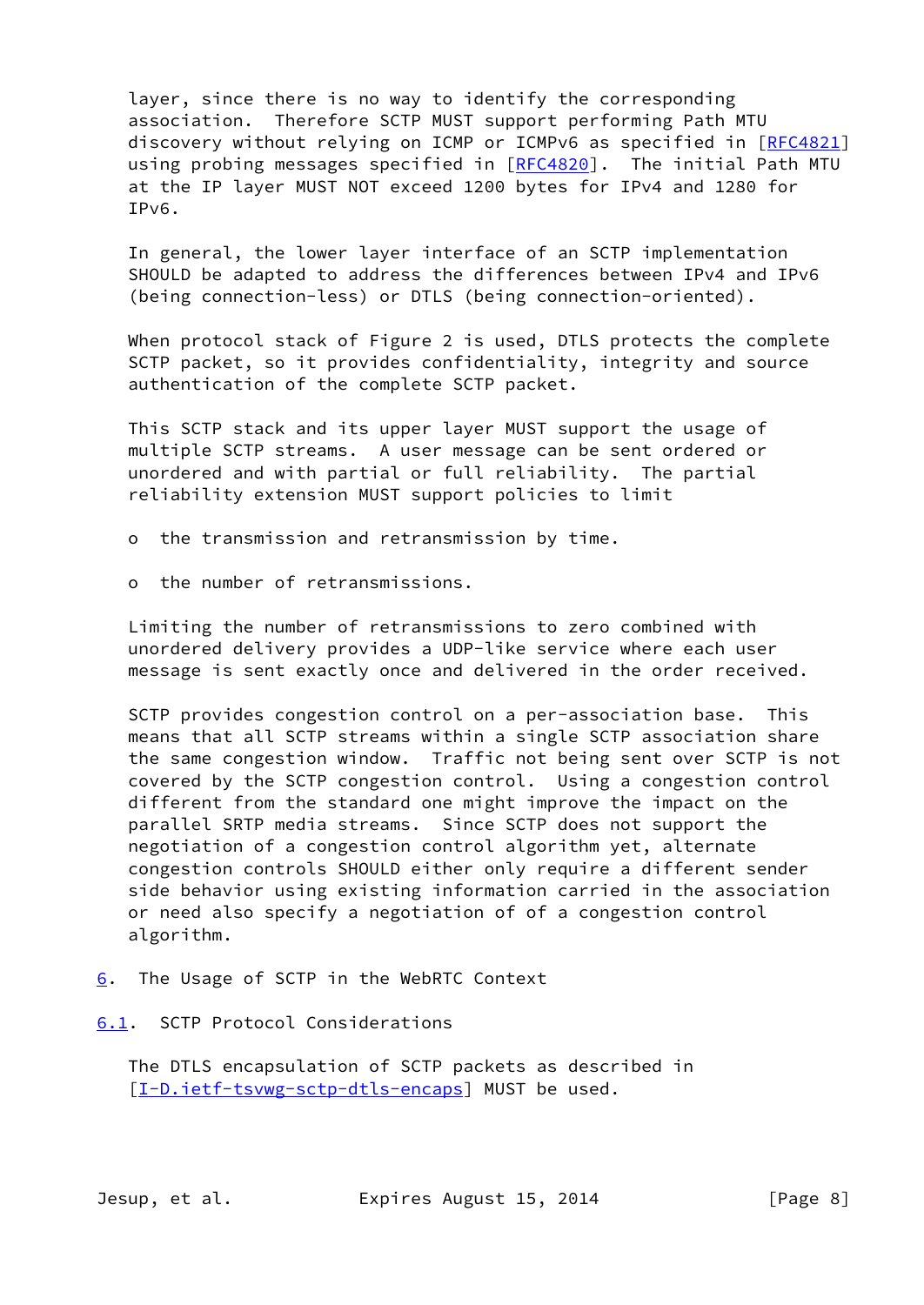<span id="page-9-1"></span>Internet-Draft WebRTC Data Channels February 2014

The following SCTP protocol extensions are required:

- o The stream reset extension defined in [\[RFC6525](https://datatracker.ietf.org/doc/pdf/rfc6525)] MUST be supported. It is used for closing channels.
- o The dynamic address reconfiguration extension defined in [\[RFC5061](https://datatracker.ietf.org/doc/pdf/rfc5061)] MUST be used to signal the support of the stream reset extension defined in [[RFC6525](https://datatracker.ietf.org/doc/pdf/rfc6525)], other features of [[RFC5061\]](https://datatracker.ietf.org/doc/pdf/rfc5061) are not REQUIRED to be implemented.
- o The partial reliability extension defined in [\[RFC3758](https://datatracker.ietf.org/doc/pdf/rfc3758)] MUST be supported. In addition to the timed reliability PR-SCTP policy defined in [[RFC3758](https://datatracker.ietf.org/doc/pdf/rfc3758)], the limited retransmission policy defined in [[I-D.ietf-tsvwg-sctp-prpolicies](#page-14-6)] MUST be supported.

 Once support for message interleaving as currently being discussed in [\[I-D.ietf-tsvwg-sctp-ndata](#page-13-1)] is available, it SHOULD be supported.

#### <span id="page-9-0"></span>[6.2](#page-9-0). Association Setup

 The SCTP association will be set up when the two endpoints of the WebRTC PeerConnection agree on opening it, as negotiated by JSEP (typically an exchange of SDP) [\[I-D.ietf-rtcweb-jsep](#page-14-7)]. Additionally, the negotiation SHOULD include some type of congestion control selection. It will use the DTLS connection selected via ICE; typically this will be shared via BUNDLE or equivalent with DTLS connections used to key the DTLS-SRTP media streams.

 The number of streams negotiated during SCTP association setup SHOULD be 65535, which is the maximum number of streams that can negotiated during the association setup.

### <span id="page-9-2"></span>[6.3](#page-9-2). SCTP Streams

 SCTP defines a stream as a unidirectional logical channel existing within an SCTP association one to another SCTP endpoint. The streams are used to provide the notion of in-sequence delivery and for multiplexing. Each user message is sent on a particular stream, either order or unordered. Ordering is preserved only for ordered messages sent on the same stream.

#### <span id="page-9-3"></span>[6.4](#page-9-3). Channel Definition

 The W3C has consensus on defining the application API for WebRTC DataChannels to be bidirectional. They also consider the notions of in-sequence, out-of-sequence, reliable and unreliable as properties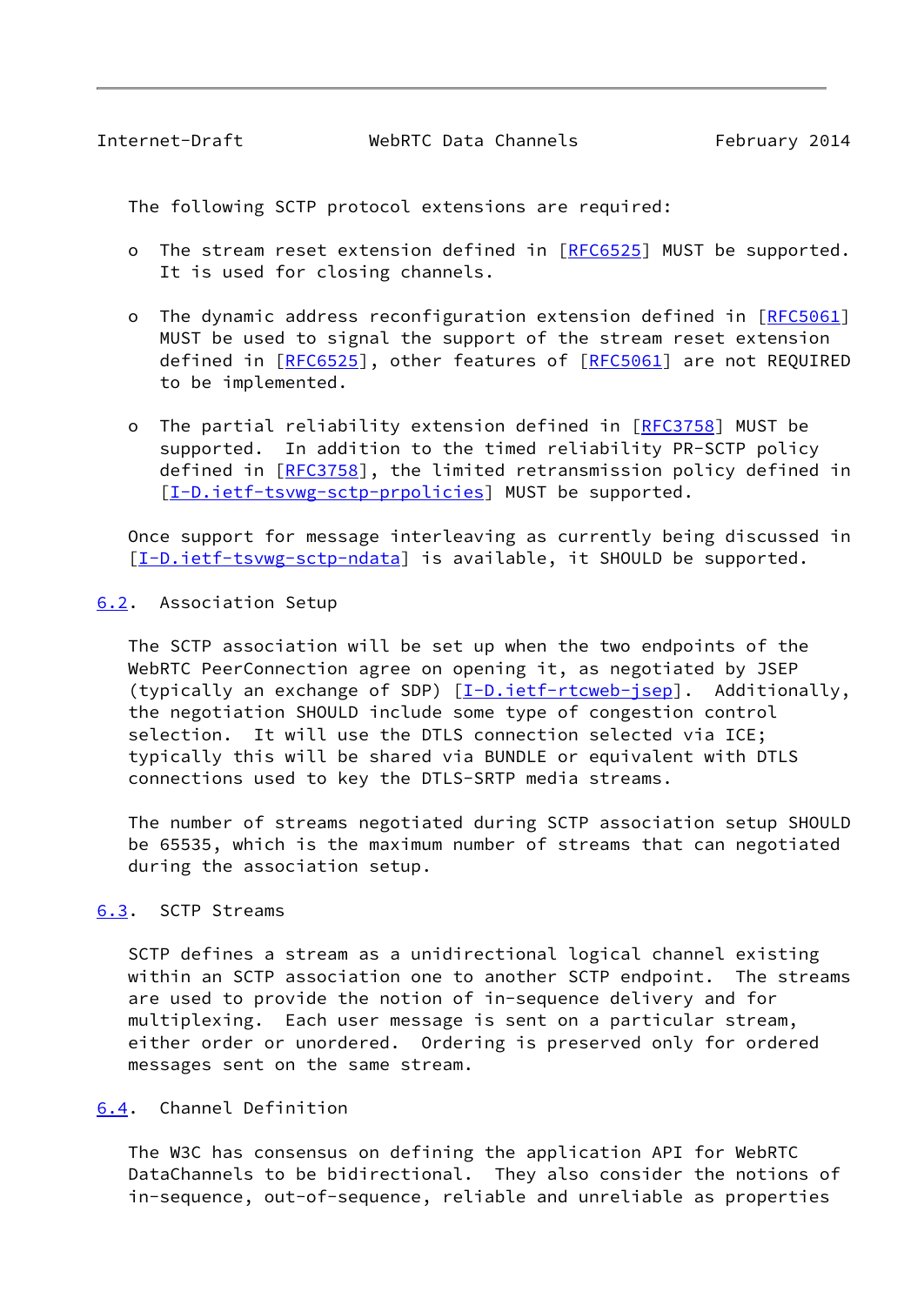of Channels. One strong wish is for the application-level API to be close to the API for WebSockets, which implies bidirectional streams

| Jesup, et al. | Expires August 15, 2014 | [Page 9] |
|---------------|-------------------------|----------|
|---------------|-------------------------|----------|

<span id="page-10-1"></span>Internet-Draft WebRTC Data Channels February 2014

 of data and waiting for onopen to fire before sending, a textual label used to identify the meaning of the stream, among other things. Each data channel also has a priority. These priorities MUST NOT be strict priorities.

 The realization of a bidirectional Data Channel is a pair of one incoming stream and one outgoing SCTP stream having the same stream SCTP identifier.

 How stream values are selected is protocol and implementation dependent.

<span id="page-10-0"></span>[6.5](#page-10-0). Opening a Channel

 Data channels can be opened by using internal or external negotiation. The details are out of scope of this document.

 A simple protocol for internal negotiation is specified in [\[I-D.ietf-rtcweb-data-protocol](#page-14-4)] and MUST be supported.

When one side wants to open a channel using external negotiation, it picks a stream. This can be based on the DTLS role (the client picks even stream identifiers, the server odd stream identifiers) or done in a different way. However, the application is responsible for avoiding collisions with existing streams. If it attempts to re-use a stream which is part of an existing Channel, the addition SHOULD fail. In addition to choosing a stream, the application SHOULD also inform the protocol of the options to use for sending messages. The application MUST ensure in an application-specific manner that the other side will also inform the protocol that the selected stream is to be used, and the parameters for sending data from that side.

<span id="page-10-2"></span>[6.6](#page-10-2). Transferring User Data on a Channel

 All data sent on a Channel in both directions MUST be sent over the underlying stream using the reliability defined when the Channel was opened unless the options are changed, or per-message options are specified by a higher level.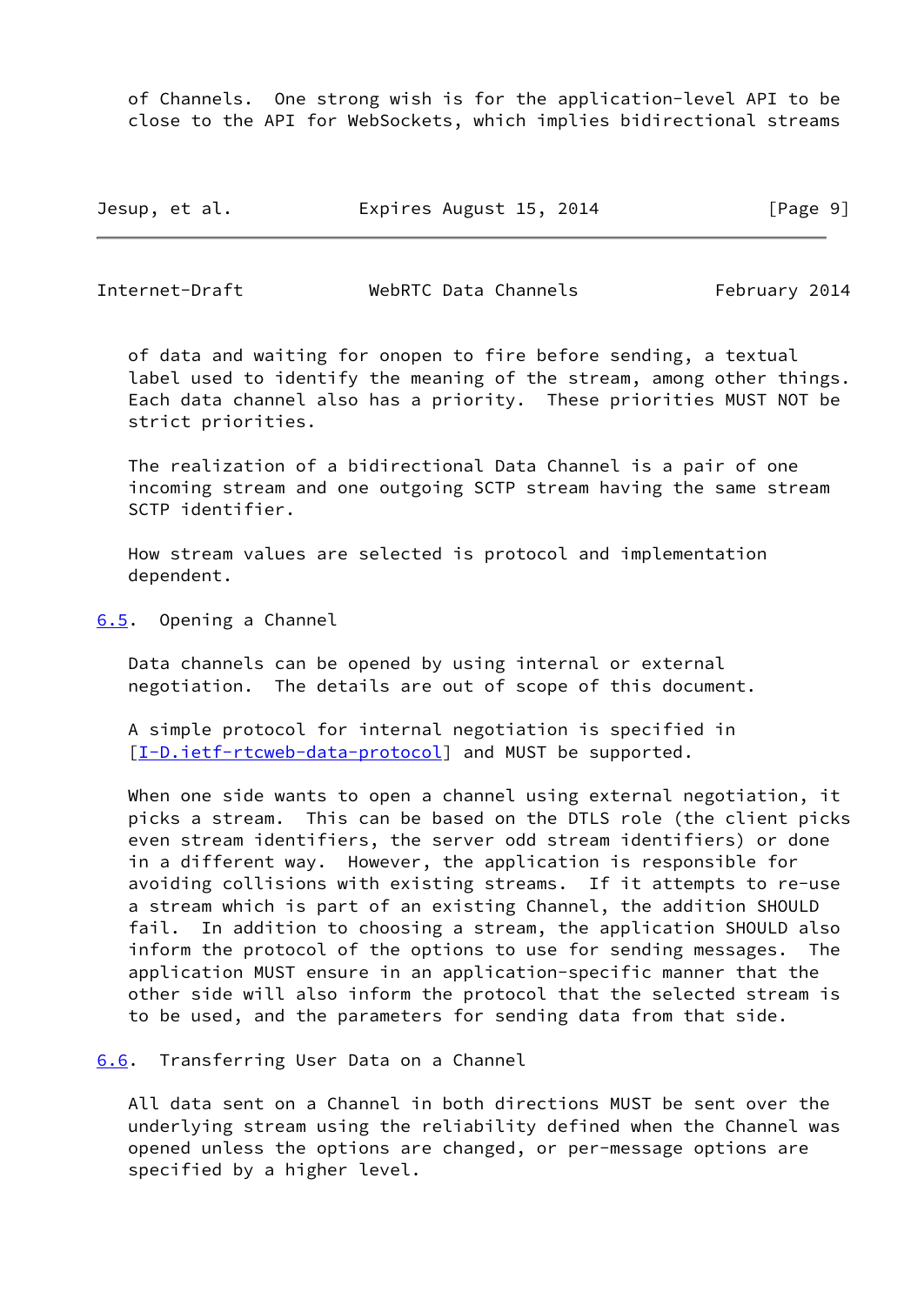No more than one message should be put into an SCTP user message.

 The SCTP Payload Protocol Identifiers (PPIDs) are used to signal the interpretation of the "Payload data". For identifying a JavaScript string encoded in UTF-8 the PPID "WebRTC String" MUST be used, for JavaScript binary data (ArrayBuffer or Blob) the PPID "WebRTC Binary" MUST be used (see [Section 8\)](#page-12-1).

Jesup, et al. Expires August 15, 2014 [Page 10]

<span id="page-11-1"></span>Internet-Draft WebRTC Data Channels February 2014

 The usage of the PPIDs "WebRTC String Partial" and "WebRTC Binary Partial" is deprecated. They were used for a PPID based fragmentation and reassembly of user messages belonging to reliable and ordered data channels.

The SCTP base protocol specified in [\[RFC4960](https://datatracker.ietf.org/doc/pdf/rfc4960)] does not support the interleaving of user messages. Therefore sending a large user message can monopolize the SCTP association. To overcome this limitation, [\[I-D.ietf-tsvwg-sctp-ndata](#page-13-1)] defines an extension to support message interleaving. Once this extension is available, it MUST be used. As long as message interleaving is not supported, the sender SHOULD limit the maximum message size to 16 KB to avoid monopolization.

 It is recommended that message size be kept within certain size bounds as applications will not be able to support arbitrarily-large single messages. This limit has to be negotiated, for example by using  $[I-D.iett-mmusic-sctp-sdp]$ .

 The sender SHOULD disable the Nagle algorithm to minimize the latency.

## <span id="page-11-0"></span>[6.7](#page-11-0). Closing a Channel

 Closing of a Data Channel MUST be signaled by resetting the corresponding outgoing streams [\[RFC6525](https://datatracker.ietf.org/doc/pdf/rfc6525)]. Resetting a stream set the Stream Sequence Numbers (SSNs) of the stream back to 'zero' with a corresponding notification to the application layer that the reset has been performed. Streams are available to reuse after a reset has been performed.

[RFC6525] also guarantees that all the messages are delivered (or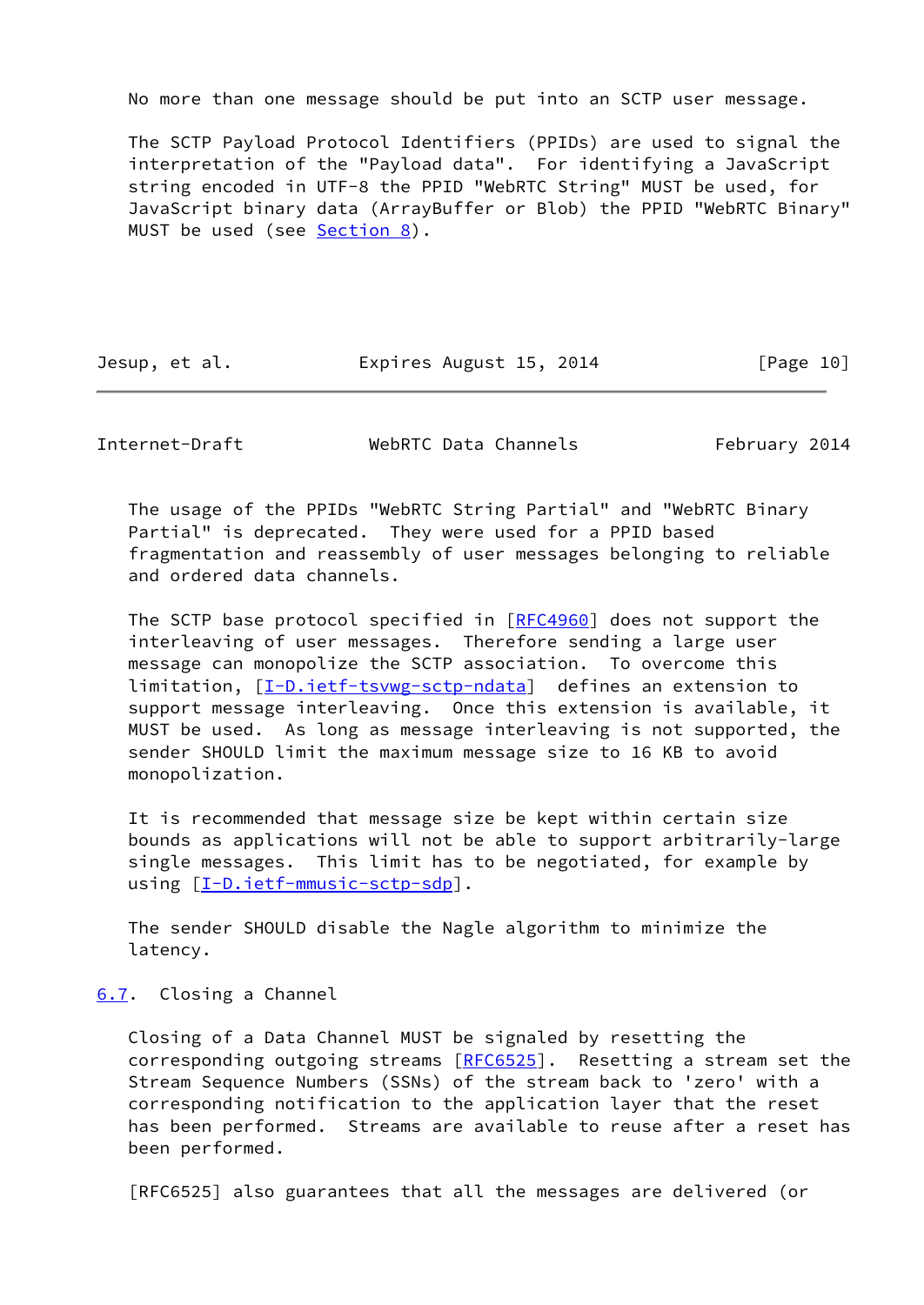abandoned) before resetting the stream.

<span id="page-12-0"></span>[7](#page-12-0). Security Considerations

 This document does not add any additional considerations to the ones given in [\[I-D.ietf-rtcweb-security](#page-14-2)] and [\[I-D.ietf-rtcweb-security-arch](#page-14-3)].

<span id="page-12-1"></span>[8](#page-12-1). IANA Considerations

[NOTE to RFC-Editor:

 "RFCXXXX" is to be replaced by the RFC number you assign this document.

]

Jesup, et al. Expires August 15, 2014 [Page 11]

<span id="page-12-3"></span>Internet-Draft WebRTC Data Channels February 2014

 This document uses four already registered SCTP Payload Protocol Identifiers (PPIDs): "DOMString Last", "Binary Data Partial", "Binary Data Last", and "DOMString Partial". [[RFC4960](https://datatracker.ietf.org/doc/pdf/rfc4960)] creates the registry "SCTP Payload Protocol Identifiers" from which these identifiers were assigned. IANA is requested to update the reference of these four assignments to point to this document and change the names of the PPIDs. Therefore these four assignments should be updated to read:

| Value                              | SCTP PPID   Reference |           |
|------------------------------------|-----------------------|-----------|
| WebRTC String                      | 51                    | [REXXXX]  |
| WebRTC Binary Partial (Deprecated) | - 52                  | [REXXXX]  |
| WebRTC Binary                      | 53                    | [REXXXX]  |
| WebRTC String Partial (Deprecated) | - 54                  | [RFCXXXX] |

<span id="page-12-2"></span>[9](#page-12-2). Acknowledgments

 Many thanks for comments, ideas, and text from Harald Alvestrand, Adam Bergkvist, Cullen Jennings, Eric Rescorla, Randall Stewart, Justin Uberti, and Magnus Westerlund.

<span id="page-12-4"></span>[10.](#page-12-4) References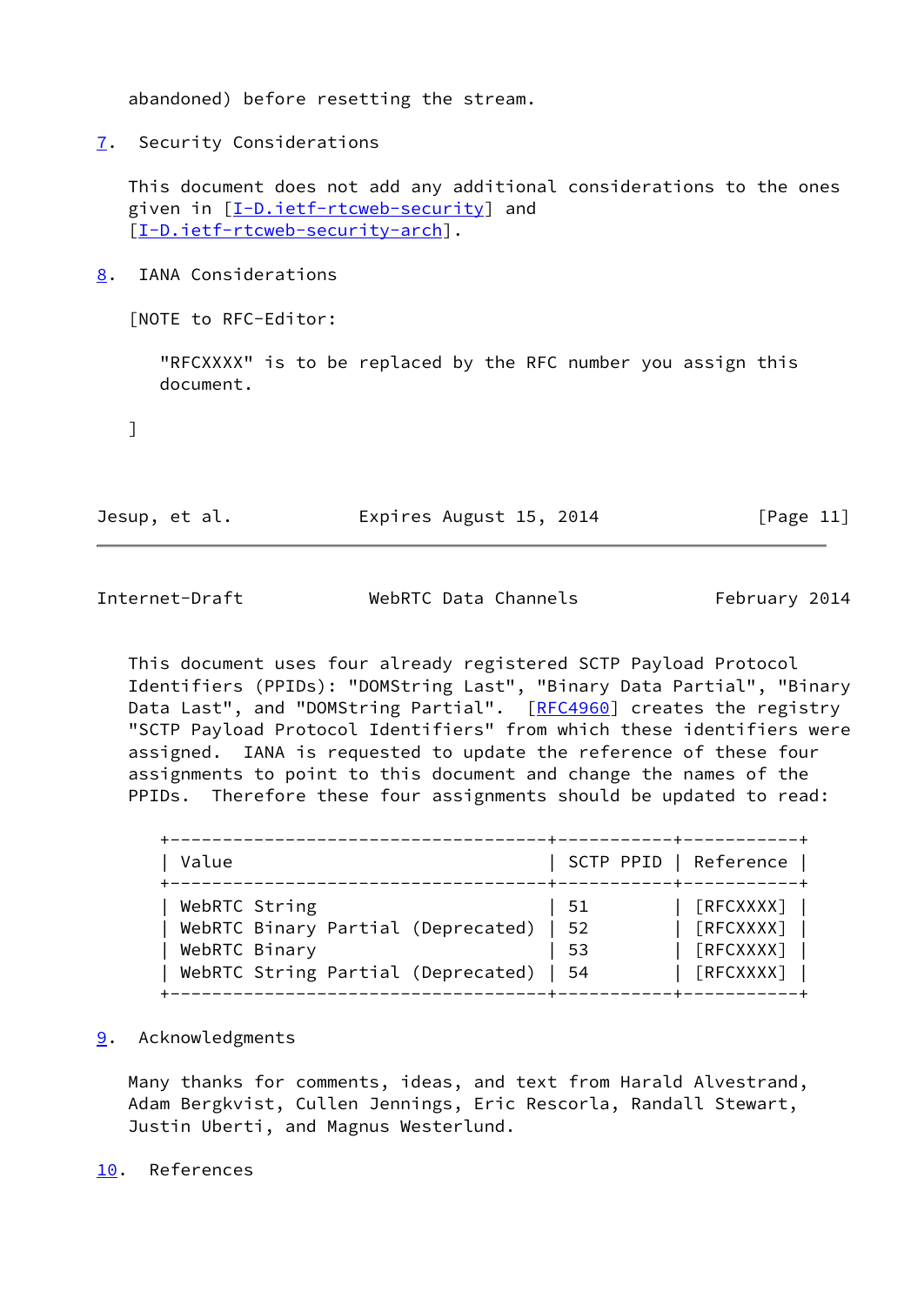#### <span id="page-13-0"></span>[10.1](#page-13-0). Normative References

- [RFC2119] Bradner, S., "Key words for use in RFCs to Indicate Requirement Levels", [BCP 14](https://datatracker.ietf.org/doc/pdf/bcp14), [RFC 2119](https://datatracker.ietf.org/doc/pdf/rfc2119), March 1997.
- [RFC3758] Stewart, R., Ramalho, M., Xie, Q., Tuexen, M., and P. Conrad, "Stream Control Transmission Protocol (SCTP) Partial Reliability Extension", [RFC 3758,](https://datatracker.ietf.org/doc/pdf/rfc3758) May 2004.
- [RFC4820] Tuexen, M., Stewart, R., and P. Lei, "Padding Chunk and Parameter for the Stream Control Transmission Protocol (SCTP)", [RFC 4820,](https://datatracker.ietf.org/doc/pdf/rfc4820) March 2007.
- [RFC4821] Mathis, M. and J. Heffner, "Packetization Layer Path MTU Discovery", [RFC 4821,](https://datatracker.ietf.org/doc/pdf/rfc4821) March 2007.
- [RFC4960] Stewart, R., "Stream Control Transmission Protocol", [RFC](https://datatracker.ietf.org/doc/pdf/rfc4960) [4960,](https://datatracker.ietf.org/doc/pdf/rfc4960) September 2007.
- [RFC5061] Stewart, R., Xie, Q., Tuexen, M., Maruyama, S., and M. Kozuka, "Stream Control Transmission Protocol (SCTP) Dynamic Address Reconfiguration", [RFC 5061](https://datatracker.ietf.org/doc/pdf/rfc5061), September 2007.

| Jesup, et al. | Expires August 15, 2014 | [Page 12] |
|---------------|-------------------------|-----------|
|---------------|-------------------------|-----------|

Internet-Draft WebRTC Data Channels February 2014

- [RFC5245] Rosenberg, J., "Interactive Connectivity Establishment (ICE): A Protocol for Network Address Translator (NAT) Traversal for Offer/Answer Protocols", [RFC 5245](https://datatracker.ietf.org/doc/pdf/rfc5245), April 2010.
- [RFC6347] Rescorla, E. and N. Modadugu, "Datagram Transport Layer Security Version 1.2", [RFC 6347](https://datatracker.ietf.org/doc/pdf/rfc6347), January 2012.
- [RFC6525] Stewart, R., Tuexen, M., and P. Lei, "Stream Control Transmission Protocol (SCTP) Stream Reconfiguration", [RFC](https://datatracker.ietf.org/doc/pdf/rfc6525) [6525,](https://datatracker.ietf.org/doc/pdf/rfc6525) February 2012.

<span id="page-13-1"></span>[I-D.ietf-tsvwg-sctp-ndata]

 Stewart, R., Tuexen, M., Loreto, S., and R. Seggelmann, "A New Data Chunk for Stream Control Transmission Protocol", [draft-ietf-tsvwg-sctp-ndata-00](https://datatracker.ietf.org/doc/pdf/draft-ietf-tsvwg-sctp-ndata-00) (work in progress), February 2014.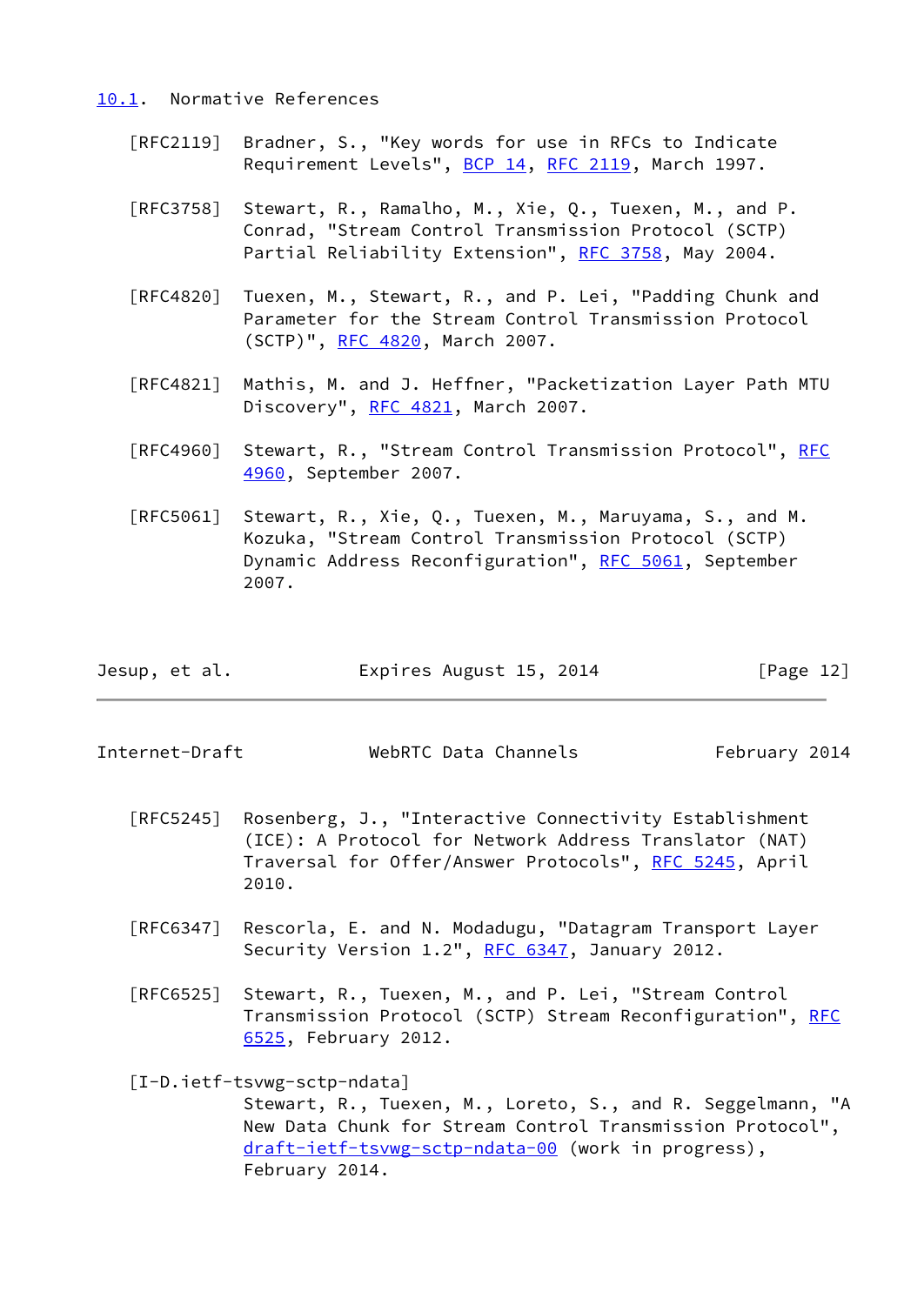<span id="page-14-4"></span>[I-D.ietf-rtcweb-data-protocol]

 Jesup, R., Loreto, S., and M. Tuexen, "WebRTC Data Channel Protocol", [draft-ietf-rtcweb-data-protocol-02](https://datatracker.ietf.org/doc/pdf/draft-ietf-rtcweb-data-protocol-02) (work in progress), February 2014.

<span id="page-14-1"></span>[I-D.ietf-tsvwg-sctp-dtls-encaps]

 Tuexen, M., Stewart, R., Jesup, R., and S. Loreto, "DTLS Encapsulation of SCTP Packets", [draft-ietf-tsvwg-sctp](https://datatracker.ietf.org/doc/pdf/draft-ietf-tsvwg-sctp-dtls-encaps-03) [dtls-encaps-03](https://datatracker.ietf.org/doc/pdf/draft-ietf-tsvwg-sctp-dtls-encaps-03) (work in progress), February 2014.

<span id="page-14-2"></span>[I-D.ietf-rtcweb-security]

Rescorla, E., "Security Considerations for WebRTC", [draft](https://datatracker.ietf.org/doc/pdf/draft-ietf-rtcweb-security-06) [ietf-rtcweb-security-06](https://datatracker.ietf.org/doc/pdf/draft-ietf-rtcweb-security-06) (work in progress), January 2014.

<span id="page-14-3"></span>[I-D.ietf-rtcweb-security-arch]

Rescorla, E., "WebRTC Security Architecture", [draft-ietf](https://datatracker.ietf.org/doc/pdf/draft-ietf-rtcweb-security-arch-08) [rtcweb-security-arch-08](https://datatracker.ietf.org/doc/pdf/draft-ietf-rtcweb-security-arch-08) (work in progress), January 2014.

<span id="page-14-7"></span>[I-D.ietf-rtcweb-jsep]

 Uberti, J. and C. Jennings, "Javascript Session Establishment Protocol", [draft-ietf-rtcweb-jsep-05](https://datatracker.ietf.org/doc/pdf/draft-ietf-rtcweb-jsep-05) (work in progress), October 2013.

<span id="page-14-5"></span>[I-D.ietf-rtcweb-qos]

 Dhesikan, S., Druta, D., Jones, P., and J. Polk, "DSCP and other packet markings for RTCWeb QoS", [draft-ietf-rtcweb](https://datatracker.ietf.org/doc/pdf/draft-ietf-rtcweb-qos-00) [qos-00](https://datatracker.ietf.org/doc/pdf/draft-ietf-rtcweb-qos-00) (work in progress), October 2012.

Jesup, et al. **Expires August 15, 2014** [Page 13]

<span id="page-14-0"></span>Internet-Draft WebRTC Data Channels February 2014

<span id="page-14-6"></span>[I-D.ietf-tsvwg-sctp-prpolicies]

 Tuexen, M., Seggelmann, R., Stewart, R., and S. Loreto, "Additional Policies for the Partial Reliability Extension of the Stream Control Transmission Protocol", [draft-ietf](https://datatracker.ietf.org/doc/pdf/draft-ietf-tsvwg-sctp-prpolicies-01) [tsvwg-sctp-prpolicies-01](https://datatracker.ietf.org/doc/pdf/draft-ietf-tsvwg-sctp-prpolicies-01) (work in progress), January 2014.

<span id="page-14-8"></span>[I-D.ietf-mmusic-sctp-sdp]

 Loreto, S. and G. Camarillo, "Stream Control Transmission Protocol (SCTP)-Based Media Transport in the Session Description Protocol (SDP)", [draft-ietf-mmusic-sctp-sdp-05](https://datatracker.ietf.org/doc/pdf/draft-ietf-mmusic-sctp-sdp-05) (work in progress), October 2013.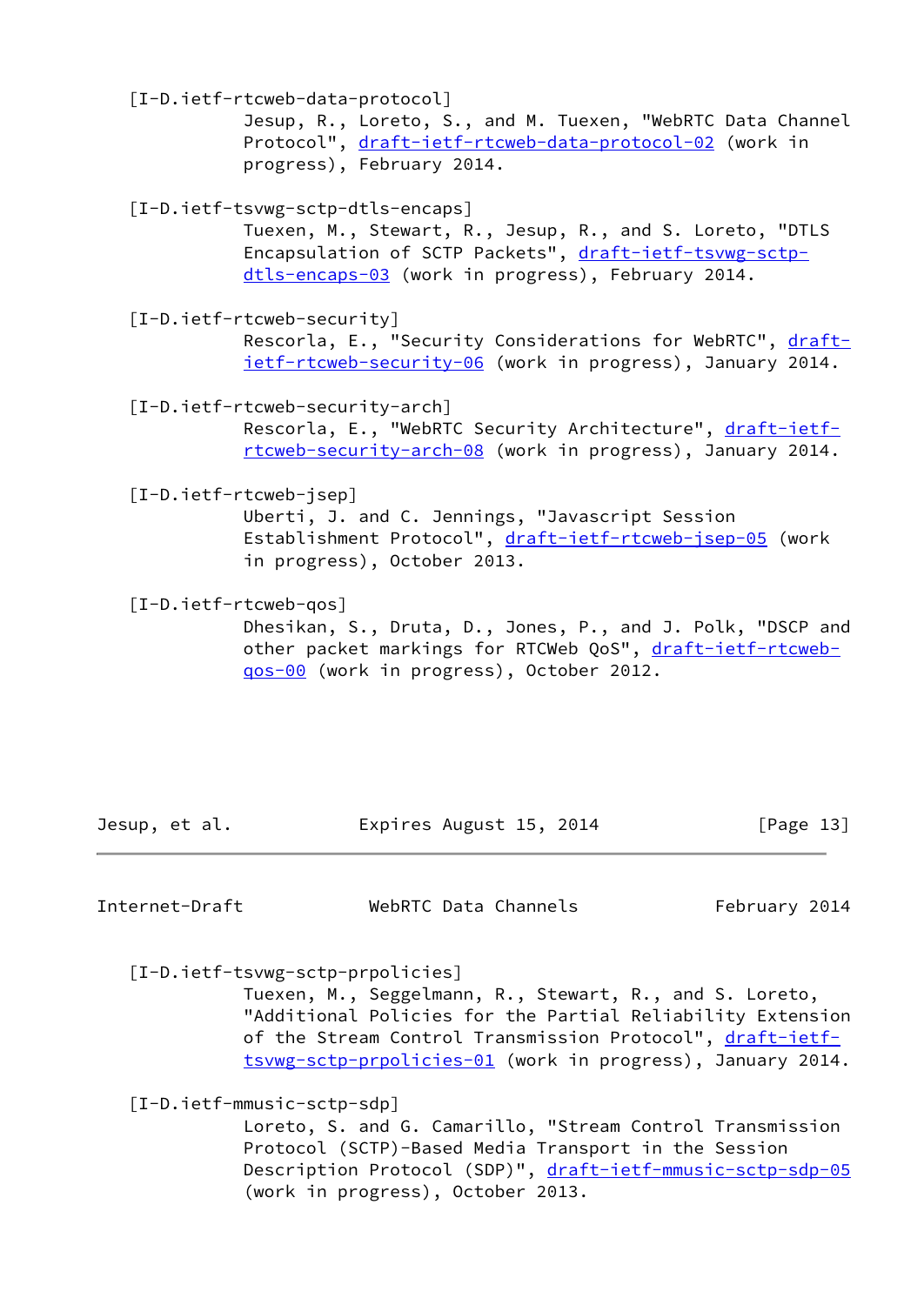<span id="page-15-0"></span>[10.2](#page-15-0). Informative References

- [RFC5764] McGrew, D. and E. Rescorla, "Datagram Transport Layer Security (DTLS) Extension to Establish Keys for the Secure Real-time Transport Protocol (SRTP)", [RFC 5764](https://datatracker.ietf.org/doc/pdf/rfc5764), May 2010.
- [RFC6083] Tuexen, M., Seggelmann, R., and E. Rescorla, "Datagram Transport Layer Security (DTLS) for Stream Control Transmission Protocol (SCTP)", [RFC 6083](https://datatracker.ietf.org/doc/pdf/rfc6083), January 2011.
- [RFC6951] Tuexen, M. and R. Stewart, "UDP Encapsulation of Stream Control Transmission Protocol (SCTP) Packets for End-Host to End-Host Communication", [RFC 6951,](https://datatracker.ietf.org/doc/pdf/rfc6951) May 2013.
- <span id="page-15-1"></span> [I-D.ietf-rtcweb-use-cases-and-requirements] Holmberg, C., Hakansson, S., and G. Eriksson, "Web Real- Time Communication Use-cases and Requirements", [draft](https://datatracker.ietf.org/doc/pdf/draft-ietf-rtcweb-use-cases-and-requirements-13) [ietf-rtcweb-use-cases-and-requirements-13](https://datatracker.ietf.org/doc/pdf/draft-ietf-rtcweb-use-cases-and-requirements-13) (work in progress), February 2014.

Authors' Addresses

 Randell Jesup Mozilla US

Email: randell-ietf@jesup.org

 Salvatore Loreto Ericsson Hirsalantie 11 Jorvas 02420 FI

Email: salvatore.loreto@ericsson.com

| Jesup, et al.  | Expires August 15, 2014 | $\lceil \text{Page 14} \rceil$ |
|----------------|-------------------------|--------------------------------|
|                |                         |                                |
| Internet-Draft | WebRTC Data Channels    | February 2014                  |

 Michael Tuexen Muenster University of Applied Sciences Stegerwaldstrasse 39 Steinfurt 48565